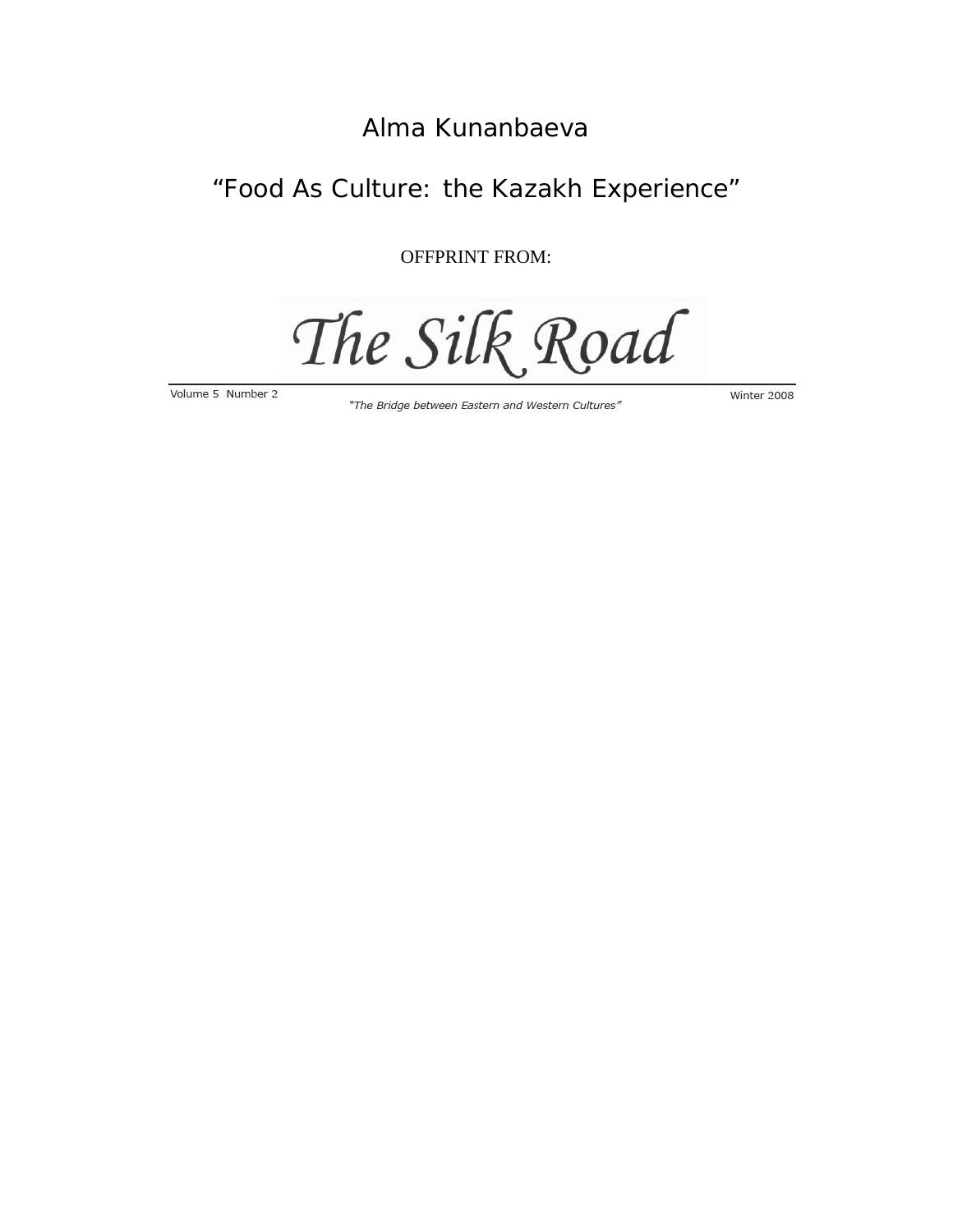# **Food as Culture: The Kazakh Experience**

### **Alma Kunanbaeva1**

*Stanford University, USA*

The Kazakhs have an amusing anecdote often told at the table:

Once a Kazakh came to town to buy food for an upcoming *toi* (feast) celebrating the expected birth of a child. He met there his Uzbek friend. The Uzbek was delighted at the chance to display his hospitality and invited the Kazakh home as a guest. It was impossible to refuse, and the Kazakh, even though he was in a hurry to return home, agreed. The Uzbek brought him home and began to entertain him generously. There was flat bread, grapes, honey, dried fruits, unusual sweets and a great deal of green tea. ("Thank God, it's hot," the Kazakh thought, "but it's so...pale, it hasn't steeped very long.") At the end of the day they brought in a plate of greasy pilaf. ("Why on earth is it made with raisins and nuts — maybe they don't have enough food?" the Kazakh said to himself.) After the meal the Kazakh, to the surprise of his Uzbek hosts, stayed for the night. The wish of the guest is law. In the morning, they had tea, and again at the midday meal; in the evening they served soup. ("Fairly tasty, but too full of potatoes.") And again the Kazakh stayed for the night, although for some reason he began to worry. The host was already unhappy that he had invited him home. Groaning, he went off to the market to buy something for the table and in his heart lamented that he simply couldn't get rid of the Kazakh. But a wise man said, "Did you feed him?" "Fed him." "With

what?" "Everything!" "Did you give him *beshbarmak*?" "What on earth is that?" "Go buy a sheep, boil it whole in water, dump it in front of him, and he'll leave." The Uzbek had no choice; so he did it. And he had no sooner served the meat, when the Kazakh began to hurry, washed his hands, thanked everyone, tasted the meat, drank the broth and immediately began to say his goodbyes. "I apologize, friend, but I'm in a rush — it's possible that my wife has already given birth. I simply didn't realize that your pasture is so far from the city. Well, so be it. Farewell."

When publishing this tale, one ought to give it a title — for example, "The Dumb Kazkah," or the "Dumb Uzbek," or even "Two worlds — Two Civilizations"....<sup>2</sup> A more academic title would be appropriate: "The Role of Stewed Meat in the Hospitality Ritual of the Kazakhs," " On the Question of the Semiotics of Food," etc., etc.

All of the well-known literature on the ethnography of nomads starts with the premise about their being deprived of any agricultural products, and, in connection with that, the impoverished nature of the nomadic diet. It is normal to state laconically that the basis of the nomad's diet is meat and milk — that is, those things which can be obtained directly from their animals. Meat and milk products are distinguished for their high protein content and indeed maintain the energy of individuals engaged in heavy physical labor. However, the diet of the nomad in fact never was limited to them. One need but recall the numerous observations of travelers concerning the abundance of festive entertainment at weddings and memorial feasts of the nomads, and also the rich materials of folklore. The portrayal of elaborate feasts is infinitely varied and evocative, for example, in the Kazakh epic "Koblandy-batyr", the Kyrgyz epic "Manas", and in any other epic tales of the Central Asian nomads.

One of the basic reasons for such misunderstanding regarding the diet of the nomads is, if you wish, historical and ecological. Let me explain. The fact is that the food values of the traditional (steppe) and contemporary (farmed) products of animal husbandry hardly bear comparison. Above all this is connected with the nature of the vegetation cover of the pastures and the grazing pattern of the animals. Even today, the quality of the sheep in Kazakhstan and the USA, for example, cannot be compared. Here is an example.

In 2002 in Washington a Kazakh delegation of 18 people, invited to participate in an international celebration of the countries of the historic Silk Road (The Silk Road: Connecting Cultures, Creating Trust. The 36th Annual Smithsonian Folklife Festival On the National Mall, Washington, D.C.*)*, despite the perfectly satisfactory food both in the hotel and at the festival grounds, decided to find a way to eat "normal" (that is, traditional) *beshbarmak*<sup>3</sup> — the Kazakhs' favorite meat dish. Our hospitable American friends straight away found a farm located not far from the capital, took us there, allowed our experts to select the best sheep, slaughter it on the spot and themselves begin to prepare it. The entire procedure was videotaped. Everyone was bursting with enthusiasm and taking pains to ensure the best possible outcome, but in the end they were disappointed. The meat was different. The conoisseurs quickly discovered the chief reason: the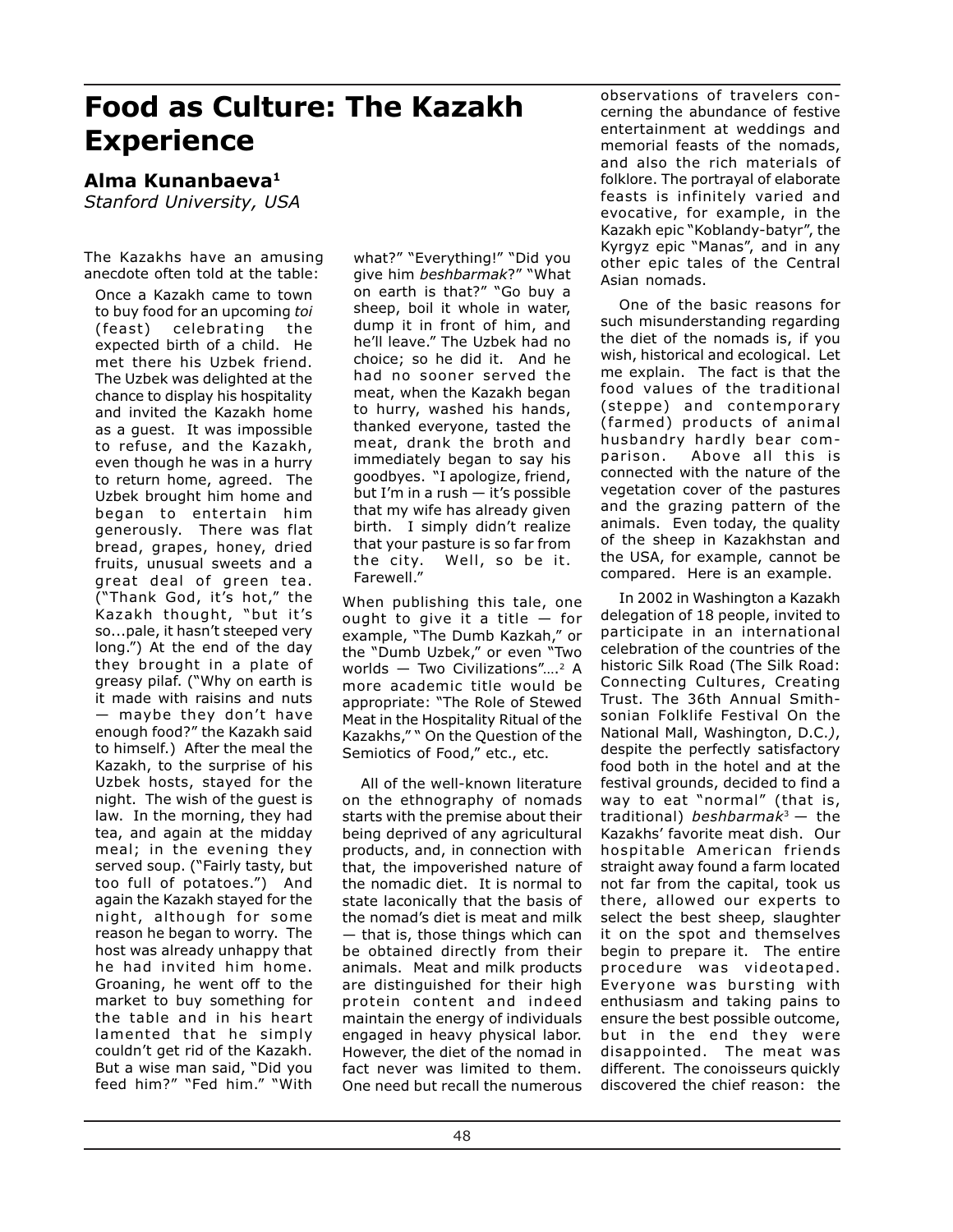grass in that area was too watery, resulting in meat that was "watery," lacking in flavor, and "porous." In addition, the sheep, which for the most part were penned up, had not developed enough muscle mass. Our Kazakhs carefully considered all the factors. Thus it became clear that even today people can tell a lot from the taste of meat: the sex of the animal, whether it was free-range or penned up, whether it was a lamb or a mature sheep, and how exactly it had been cooked.

In traditional society, the sheep to be slaughtered was first shown to the guest, then laid on its left side, its legs tied in pairs, its throat cut without injuring the spine, and the blood drained. Then an incision was made in the skin and the carcass "undressed" — the skin was peeled off by hand, starting with the abdominal cavity, then the legs and finally the spine. The abdomen was cut up, the stomach and innards carefully removed and cleaned off to the side. The stomach was emptied of its contents, turned inside out, washed and then the lining scraped off, care being taken not to harm the walls. The intestines were washed, thrice stretched on the spout of a tea kettle with cold water and then turned inside out. The small intestine (*ashy ishek* — "sour tasting intestine") was crushed and boiled together with the meat, as were the kidneys (a treat for children). The animal's lungs were not highly valued as food, but were important in the healing practice of the shaman or *baqsu*. Held by the windpipe, they would be used to flagellate the ill person in order that the disease be transferred to the sheep's lungs. Then the lungs would either be given to the dogs or buried. There was one other way of using the lungs, in what we might call silent speech, a traditional way of expressing an unspoken reproach. In such a case, a piece of boiled lung would be served to a guest as though by oversight, acci-

dentally, "the mistake of someone who was helping," and thus express a sense of insult. (Here is a case of a play on words using absolute homonyms—lung, *okpe*, and insult, *okpe*). The guest was then expected to explain how his action in the past or unfortunate conduct had insulted the hosts and insofar as possible correct his mistake.

The slaughter of animals, carried out according to Kazakh custom (in contrast, for example, to the Mongolian), requires maximum removal of blood: the blood should be carefully collected and buried in a safe place. It is thought that blood, if it remains in the tissue, is the first thing to spoil. The division of the flesh requires a knowledge of animal anatomy, since all bones need to remain unharmed. In the case of a ritual meal, the bones would be carefully collected and buried, in order that the numbers of the herds be restored. Meat which remained on the bones is sliced and salted, whereby, according to Kazakh belief, the curing, the ripening of the meat supposedly continues. It would then be dried for at least one night, with the aim of removing any moisture, firming it up and concentrating its flesh. The head and extremities are seared on an open fire, the innards washed and used to make *kuyrdak* (boiled innards with onion), a dish that can be quickly prepared. The remaining meat is divided into 12 muscle groups, parts which correspond to the 12 parts of the human body or the 12-year calendrical cycle. Each part has its own social status and significance in the subsequent sitting. Each guest, depending on his place in the social order, is obliged to receive his share. To the son-inlaw, for example, always goes the breast (*tyos*) , and to the young bride the *kuiymshak* (the last vertebrae).

The head of the sheep, which has been cooked separately, occupies a special place in the meal and is given to the oldest or

most honored guest. Before serving it, the lower jaw is cut off and the host makes a crossshaped cut on its forehead. The person who receives the head must share with all those present, accompanying his action with formulae of good wishes. Thus, they give out the ears and eyes to the young (so that they learn to listen and be observant), the tongue and palate to the poets (as a symbol of eloquence) and to the singers (as the emblem of a silvery, virtuosic, and ringing throat), and pieces of the singed skin (*kuika*) to the others. Brains are not given to the young, since it is considered that only the wise are worthy of that honor. A dish prepared from finely chopped brains mixed with meat and dough (*mipalau* – pilaf of brain) is given to toothless seniors, in the belief that this mixture is especially nutritious.

It is clear that the ritual has a magic function, in the course of which, by partaking together, a single social group is created and its structure made apparent.

A special place in wedding ritual is occupied by a dish around which is distributed boiled and thinly sliced tail fat and liver (*kuirykbauyr*), where the alternation of the dense and dark with the tender and light symbolizes the paired opposites of male and female, and the liver, as the organ which generates blood, symbolizes kinship and birthing. If, at the time of the betrothal, both parties to the union receive this dish, then the betrothal is considered to be legally binding and a subsequent refusal by one of the sides to marry will create great unpleasantness.

During the wedding, when the movement of the young couple is accompanied by showering them with grain and sweets, at the entrance to the yurt or house of the groom the bride feeds the fire — that is, throws on fat or pours on it melted butter. While doing this she invoked the goddess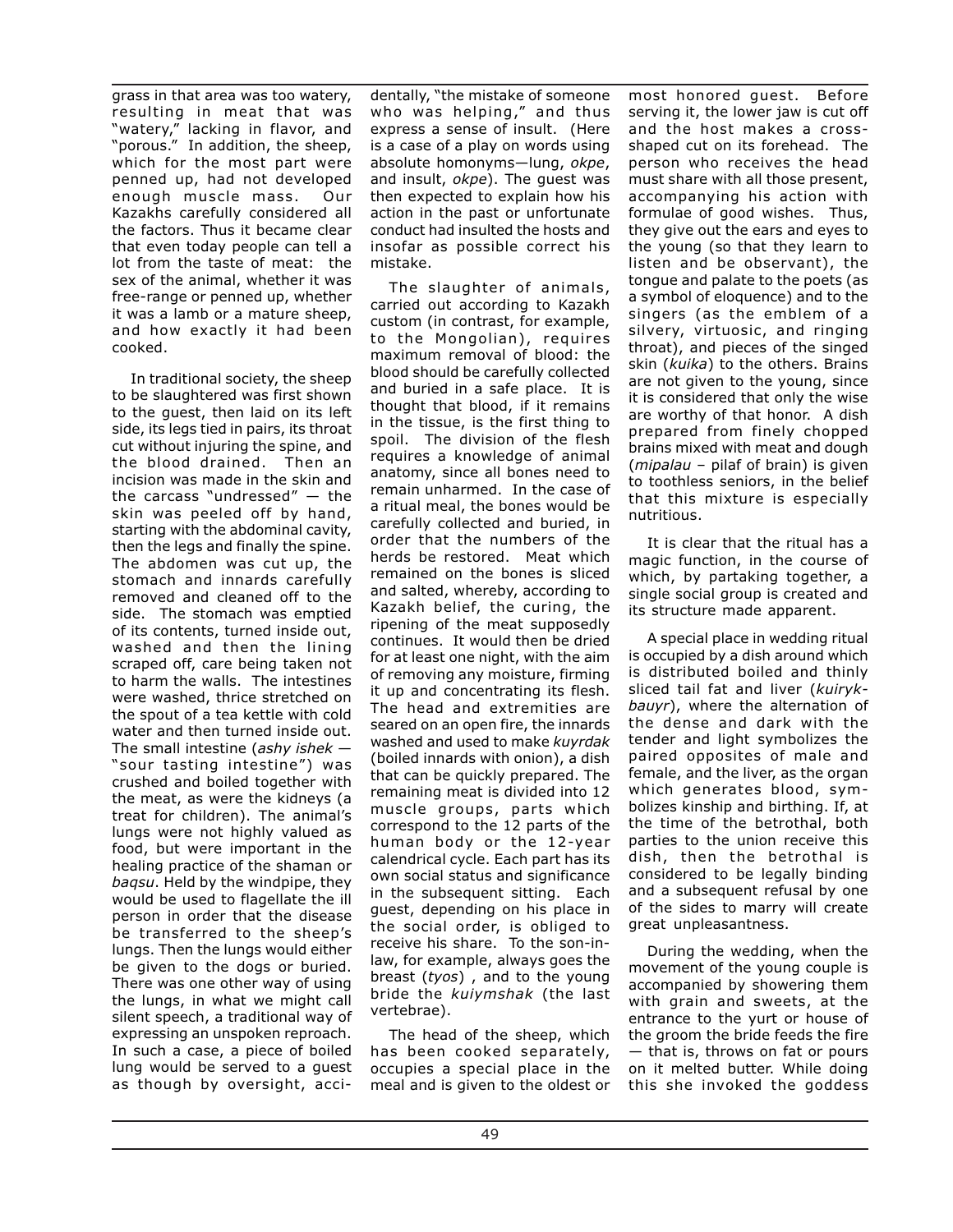Umai, the protector of women in childbirth, whose name has the sound of the word *mai* (fat), and asks a blessing on her married life. In this way the bride joins the kin of her husband, since the burning of the butter also symbolizes the feeding of the ancestors of the given clan.

Having crossed the threshold, the bride meets her in-laws, who, holding hot, freshly-baked flat bread in the bosom, embrace the bride. In this ritual the bread symbolizes the placenta, and the whole procedure the making of the bride into a daughter.4 The Kazakhs say that a bride selected by god is created at birth from the remains of her future mother-inlaw, who then discovers as a result a closer relationship with her.

A no less magical substance is the dish *zharys kazan* (literally, a "cauldron-contest"), in which meat is heaped up and put to boil at the moment when labor in childbirth begins. The readiness of the dish, the completion of its cooking, is supposed to influence the readiness of the fetus to be born and facilitate a natural and safe birth.

Apart from mutton, Kazakhs use beef, goat, camel and horse meat. The last of these is the most highly valued. Only specially fed<br>and tethered mares are and tethered mares are slaughtered, ones which have never been ridden or used in other work. The special regime of feeding such mares is called *zhylki bailau* (the tying of the mare), and the slaughter of the mare in early winter, *sogym*. *Sogym* becomes a holiday for the whole community, each member of which receives a portion. The first meal after the slaughter is one in which all members of the community gather at one table (*dastarkhan*).

In a somewhat analogous fashion to the white and dark meat of a Christmas turkey, horse meat has dozens of parts which differ in taste, texture and use. Thus: *kazy*, whole, salted and cured ribs in a casing of intestine; *shuzhyk*

— a sausage, in which large chunks of meat and fat are sprinkled with salt, pepper and wild (nowadays ordinary) garlic; *karta* — the tenderest part of the large intestine which has been turned inside out; *zhal* — the very juicy part under the mane; *zhaia* — the firm, cured and dried soft part of the haunch.

The techniques of preparation of horse meat include salting, marinating, and also drying and curing with juniper smoke. Depending on the time taken for each procedure and the combination of methods, innumerable taste combinations may be imparted to the end product, horse meat. This product of itself has endless variety, depending on the type of pasture, feed, the age of the animal, etc. etc. From this follows the combination of different kinds of meat into one dish, in a way analogous to how seven notes and three chords provide the basis for all European music of the last three centuries. Thus, Kazakhs perceive a symphony of aromas, tastes, colors and textures in the myriad embodiments of a single dish — *et*, which is known in the literature as *beshbarmak* (literally, "five fingers"). It is served in conjunction with dough which has been rolled out and boiled in broth and on which are placed pieces of stewed meat which has been cut into large chunks. Poured over this combination of dough and meat is an onion sauce, *tuzdyk*, whose quality determines the taste of the entire dish. Rings or half rings of juicy, crisp onion are covered with fat skimmed from the broth, salted, peppered and then simmered on a slow flame. Heaven help the person who overcooks the onion — it will all be spoiled! The onion should retain its crispness and having just begun to secrete onion juice, replaces it with concentrated broth and becomes transparent. Only once have I tasted French onion soup which could be compared with the Kazakh *tuzdyk* sauce.

*Tuzdyk* can even rescue unsuccessful meat. For example, if the meat had been stored too long in the freezer, it is possible to freshen it after the initial boiling by braising it in *tuzdyk*.

The quality and the texture of the dough also has an infinite number of variations and depends at very least on five basic factors: 1. on the type of flour (finely or coarsely ground, from milled or whole grain, from hard or soft wheat, home-made or commercial); 2. on the nature of the liquid (whether the dough is mixed with icewater, warm or hot water); 3. on the amount of salt (lightly salted or saline solution); 4. on the presence or absence of eggs in the dough; and, 5. on the amount of kneading (soft or firm dough).

In the preparation of the dough, its feel is extremely important. While working it, one pays particular attention to the quantity of liquid ingredients, adding flour as needed and achieving the requisite firmness and springiness by comparison with human skin for example, they say about dough: it is light and soft like a child's cheek (or a baby's behind), or it is springy and firm like the breast of a nursing mother, etc. The mixing of the dough always alternates with letting it rest  $$ until, as they say, the dough is "sated" and ready to be rolled out. It is rolled out with a long rolling pin of narrow diameter, to the point where the dough forms a circle of the thickness and transparency of a sheet of paper. Such dough when boiled will not fall apart nor will it stick to itself.

Such tender and white dough goes well with tender and lightcolored mutton. Camel and horse meat, on the other hand, require a darker and thicker dough, pieces of which are cut up into smaller portions and boiled longer so that they absorb the broth.

Beshbarmak is served on several dishes — in earlier times flat wooden ones, and now enameled or ceramic ones — so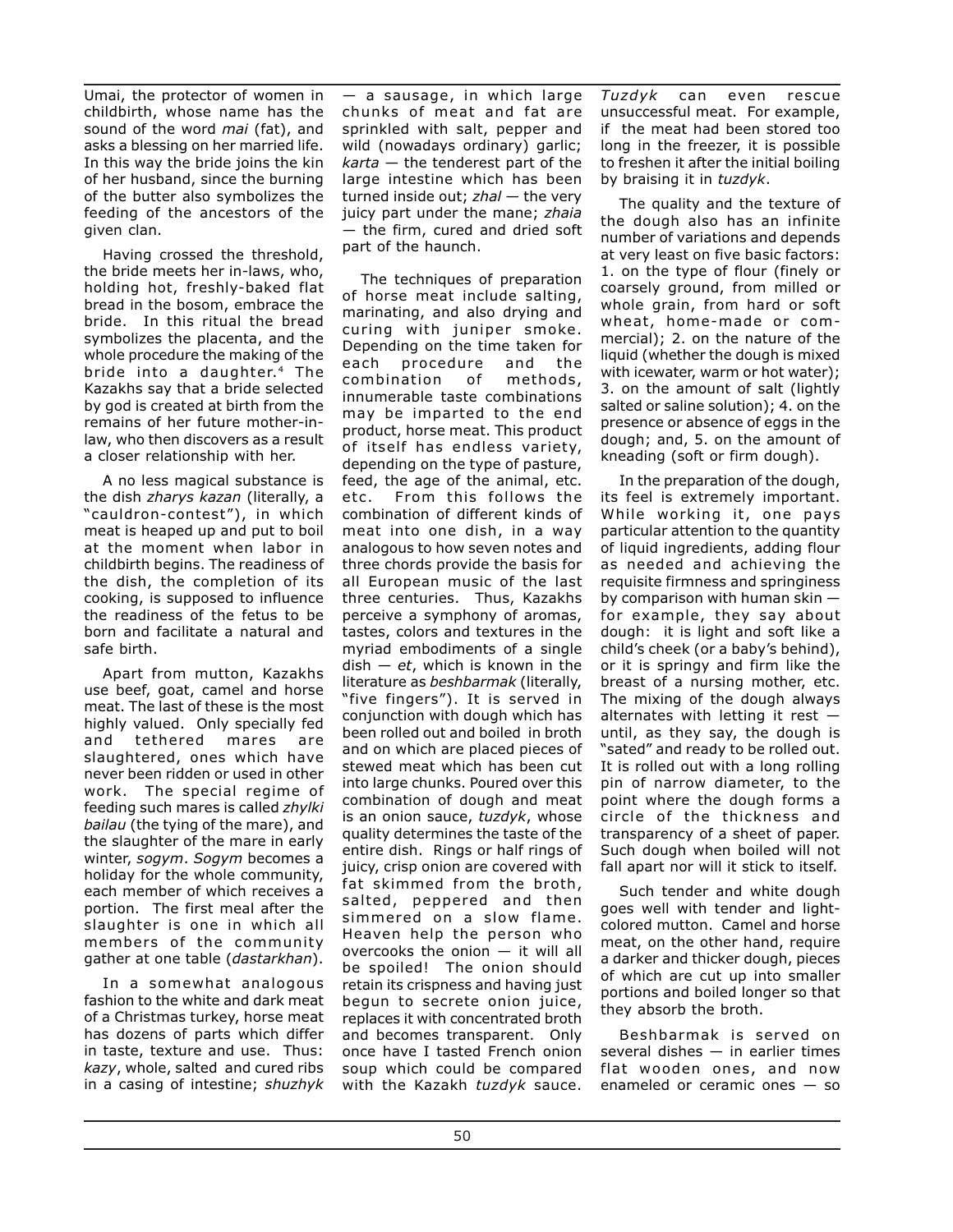that one dish will serve three to four individuals of the same age group. Each dish has a name depending on which cuts of meat are on it. For example, *bas tabak* is the main dish, *zhambas tabak* has the cuts from the abdomen, *k'iuieu tabak* is the dish with the breast for the son-in-law, etc.

Beshbarmak is normally eaten with the right hand. Eating with the hand allows one not only to sense the temperature of the food (and thus be certain that the mouth never will be burned) but also assemble and combine according to taste the dough, a piece of meat and some onion into an appetizing portion. Moreover, while sitting on the floor, it is difficult to handle a fork with layers of dough and pieces of meat on it taken from the gravy without dripping on the table cloth, the rug and one's own clothing. In using a fork, it is necessary to hold out the left palm and inevitably scorch it with dripping gravy, which can then only be licked off or endlessly cleaned with napkins. Kazakhs are convinced that the right hand is especially suited to eating this dish. There is even a specific joke. They ask: "Why is the thumb shorter than the rest of the fingers and off to one side?" And they answer: "So that it will be easier to shape the food into a portion, lift it to the mouth and then place it in the mouth with a single movement of the thumb." (Kazakhs know that it is especially important to have a thumb when eating pilaf, since rice easily sticks together in a lump.)

The traditional concluding ritual of the meal is now becoming but a memory — *asatu*, when the elder feeds with his own hands and from his own dish all the young unmarried participants in the meal, thus bestowing on them a blessing and wish for long life and sharing his social status. Children, who compete for the right before the meal to pour water on the hands of guests for washing and then offer a towel,

await *asatu* as a reward and promise of good fortune in life.

At the end of the meal they serve hot broth (*sorpa*) which, according to the elders, contributes to easier digestion of the meat.

The meal, which begins with an invocation, concludes with the ritual *bata beru* (the bestowing of blessings) and *dastarkhan kaiyru* (closure, literally the "return" of the dastarkhan), after which people engage in relaxed conversation and music making.

Any leftover food is taken away and sorted, the onion removed, the dough and meat stored separately. The broth is poured off, the bones cleaned and everything left for the next day. Some people even prefer day-old beshbarmak, when it tastes so good to eat the cold meat with traces of aspic from the broth in its folds along with hot bread. Alternatively, one can cut the cooled and hardened dough into narrow strips, fill it with small pieces of meat, and heat it in a little broth to prepare a special dish, *naryn*, or fry the dough in butter and eat it separately. When diluted with water, the concentrated broth serves as the base for soups called *kespe*, containing freshly rolled out dough which is then wrapped into a roll and cut into narrow strips.

I have always been struck by this endless transformation and reworking of one dish into others. The basic principle is completely waste-free production. Literally everything went into the food. Even the congealed fat removed from the broth was melted and used for frying or in making dough for bread. This fat, like butter, may be stored for a long time in a dried sheep's stomach, from whose walls it is believed some beneficial substances are absorbed which impart medicinal qualitities. Then the fat may be used to treat illnesses of the skin and joints.

Just remembering the quantity of cholesterol I consumed in the past now makes me shudder. But nowhere and never have I seen such strong, healthy and hardy people as I did in my childhood. Anyway, that already is another lifetime…

I have heard tell of special dishes which were prepared only by men when hunting. Along with ordinary meat cooked on a spit over an open fire, my imagination is stirred by so-called *esip*. Elders insist that the size of the stomach of any being equals the volume of its soft tissues. Thus the stomach of captured game would be stuffed with its meat (with salt and wild edible herbs), sewn up, buried in sand and a fire lighted over it. The meat slowly braised literally for hours. The walls of the stomach turned into a solid container, inside of which the aromatic and soft meat stewed in its own gravy. Each time I heard these tales I regretted that I had not been born a boy and thus could not go hunting.

Among the mythological hunting tales connected with food is the story about the great hunts of the past when a giant wild bull was cooked on a spit. It supposedly happened in this way. The various kinds of game were dressed, the heads and extremities removed. Then they began to place one animal inside the other in a specific sequence. First they sewed a pigeon (*kogershin*) into a steppe grouse (*ular*), then the grouse was sewn into a goat (*eshki*) the goat into a wild sheep (*teke*), and the sheep into a bull (*buka*), which had not been skinned. And all this together was roasted slowly all night over the fire, having been hoisted on a truly gargantuan spit. Toward morning, the bull practically was burned to a crisp and came apart like a ceramic dish, its contents being cooked to perfection and ready to eat.

The confused details of this typically male dish — details whose symbolism already has been half forgotten — such as the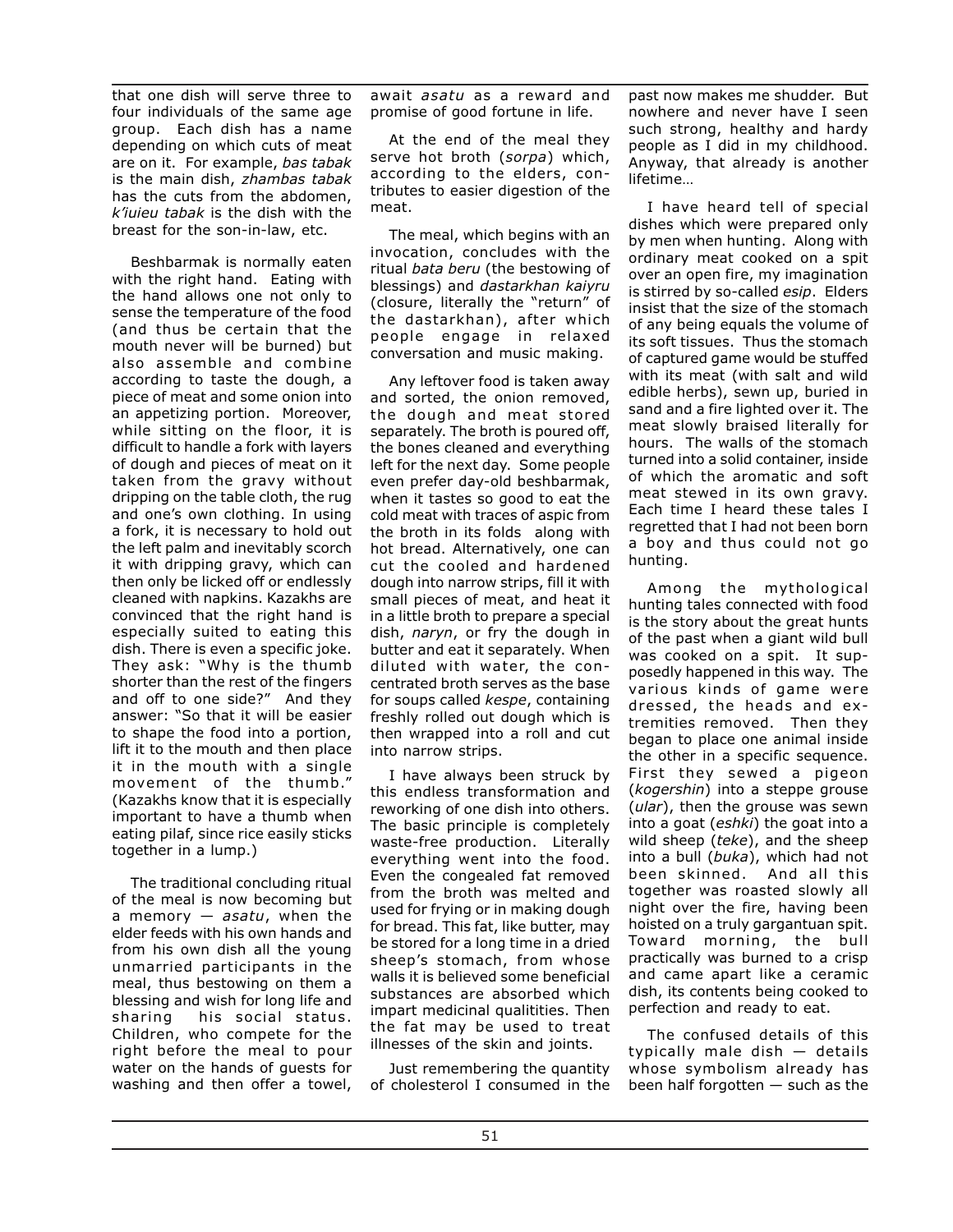selection of animals, their number, the cutting apart of the joints of the animals and birds before the start of the preparation process, and in an even greater degree the lighting of the fire and the all night vigil until dawn — connect in certain ways with an analogous ritual of preparation of *nauruz kozhe* (a new year's soup) by women in the night of the spring equinox (March 21-22, the Nauruz holiday). Women cook soup all night in a huge hemispherical kettle, rythmically and without pause tracing the path of the sun in the way they stir it with a paddle (*pispek*) (from the verb *pis* cook, to be cooked, to stick into, to stir up with a paddle). The paddle is a stick with a cross-piece at the bottom (analogous to the stirring stick used for agitating kumiss). In addition to the heaped up meat, generally they put into this soup five different grains millet, oats, wheat, rice and corn. However, the selection of ingredients may vary depending on what is available (for example, beans may substitute for corn), and even the inclusion of water and meat in the number of countable ingredients may be optional. Only women of childbearing age may participate in this ritual. At dawn, they give to the elders the separately cooked head of an ox (who cooks it, where, and how are not clear from the stories), and then all eat *nauruz kozhe*. There is an obvious correlation in the symbolism of these two somewhat parallel ritual dishes, the hunters' and that for nauruz. They both are prepared at night, in both there must be five ingredients. However, the one, for men, is distinguished by the fixed nature of its components, even as the second is marked by their fluidity. Whereas the first is entirely restricted to the closed male society of the hunt, the second involves exclusively women, although in the final reckoning it is in principle open to the whole community.

To tell about meat products may

create the impression that the Kazakhs eat only meat, literally from morning to late at night. Meat is indeed consumed by all members of a Kazakh family, the only exceptions being for pregnant women, who should not eat camel meat or certain parts of a sheep. But in general to characterize the Kazakhs as exclusively meat eaters would be a mistake. Fresh meat is prepared primarily on the occasion of receiving guests; in the daily diet, they rely on grain and milk products.

Unlike with meat, whose basic qualities to a considerable degree are predetermined by natural and seasonal conditions, products made from flour are the main stage on which the cook may demonstrate her talents. There is a wide spectrum of breads and other dishes made from flour, ranging from *kuimak* (a thin *blin*, rather like a French crêpe), cooked on a flat frypan and made of liquid batter mixed from whey and intended for immediate consumption, to flat breads baked on coals in two frypans, which hold between them the sourdough.

Even today the most popular food made with flour is balls of dough fried in boiling oil (to a degree similar to small donuts). The so-called *baursak* or *kyiksha* are not round but cut from rolled out sourdough. Leavening dough with commercial yeast is a rather late invention. Instead, people used as a leavening *ashytky*, the remains of the previously prepared bread. The art of making the initial *ashytky* was kept secret, although it is possible to develop a certain general understanding about the stepwise process of creating such a sourdough starter at home. The first stage is the liquid leavening (*ashytky kamyr*) with salt in sour milk; the second stage is the fermentation of this leavening in a warm place; the third, the feeding of the leavening with sugar or honey; the fourth stage is an inelastic dough, mixed with flour until it is about half prepared (but still sticky); the fifth

stage is the addition of flour and the mixing of a soft, non-sticking dough. At that point part of the dough is set aside in a covered container (best of all one made of clay or ceramic) as a reserve, and fat is added to the remainder, after which the dough is formed into loaves. The leavening remains alive for 7-10 days. Generally it is about then that it is time to bake more bread for the family.

The attitude of Kazakh women to the ripening dough is indeed maternal: it is protected from drafts, from sharp drops in temperature, even from unnecessary agitation. It is common to cover the dough with a specially sewn blanket. It is even forbidden to praise the rising dough, so as not to jinx it, etc.

The cult of ancestors, which is strictly observed by Kazakhs, requires regular preparation of *shelpek* or *zheti nan* (seven breads), round, sourdough flat bread fried in fat. (The number of these breads should be a multiple of the magic number seven.) This is to be done on Thursdays, or when one has dreamed about deceased relatives, or in connection with a visit by guests who knew and loved the deceased. It is believed that the spirit of the ancestors (*aruakh*) is fed by the aroma or smoke from the frying of *shelpek*.

The best recipe for *shelpek* is to mix into soft dough one cup of over-ripe, even bubbling, sour cream, which had been left overnight in a warm place, along with a pinch of salt, a sprinkling of sugar and two pinches of soda. The dough made in that way is covered and left in a warm place for an entire day. Then in the evening one must carefully and tenderly knead it and divide it into seven portions, roll out the balls with a large rolling pin and let them rest, then fry them on both sides in a deep frypan filled half way with vegetable oil. It is important to have the fat at the right temperature, which can be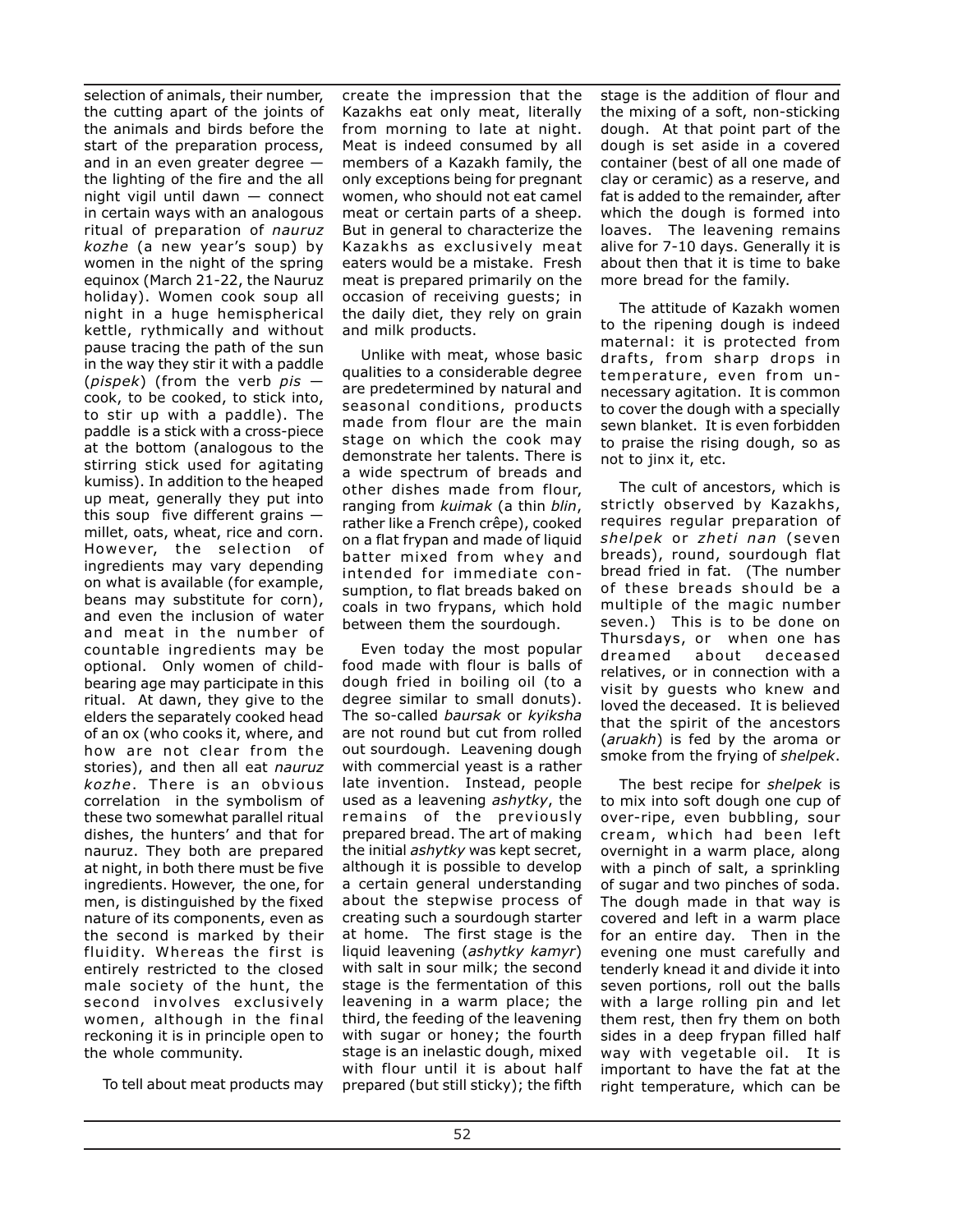determined by tossing into the oil a bit of flour, which should sizzle but not burn. Fat that is too hot chars the bread and does not allow it time to breathe; insufficiently hot oil begins to absorb into the dough and makes the bread too greasy and heavy. The bread should be enjoyable and light—it is eaten hot, while declaring "*Kabyl bolsyn*" ("May it be accepted!").

The process of the stepwise transformation of the end product can be seen especially clearly in dairy dishes.

The Kazakhs use milk from all types of animals in varying combinations. Nowadays the majority of milk products derive from cow's milk, since it is the most readily obtainable. Kazakhs observe a single rule for all types of milk: before beginning any preparation, the milk has to be scalded. Otherwise it is considered raw, unripe, and not brought to life by heat. Of course this reflects popular experience, since raw milk may contain harmful bacteria.

The cream is removed from the boiled milk and butter made from it in wooden churns.<sup>5</sup> At one time the butter was preserved in the stomachs of sheep, in which it not only did not become rancid, but even breathed through the pores of the skin, absorbing healing enzymes from the tissue of the stomach. Over time such butter became as well a healing ointment, which helped in skin diseases and in healing wounds.

In working with milk, the primary task is the gradual elimination of superfluous liquid. Here again we have an obvious process of thickening, concentration, and condensation the change in the consistency of the end product, achieved by means of fermentation. Sour cream is added to warm milk (the temperature level is easily checked — the hand should feel neither heat nor cold), mixed, and then wrapped in a specially sewn felt cover or woolen scarves and

blankets and left to ferment overnight. It is essential not to let it cool or to shake it. By morning there forms in the pan a product which compares with thick yogurt, which Kazakhs call *katyk*. Its consistency is such that when a spoonful is removed, whey quickly collects in its place. If the katyk is passed right away through cheesecloth, the remaining coagulate forms so-called *suzbe*, from which all the acidity has been removed with the whey. This delicacy is a special favorite of children and elders. In order to store *suzbe*, one must suspend it and allow the remaining liquid to drain, then mix it with flour and salt which have been roasted, form it into balls and dry it on the roof of a porch in the sun. The result is *tushy-kurt* — mild cheese, usually rather high in fat content and easily chewable. If *katyk* is stirred, so as to activate the process of fermentation by introducing air, and over the next 10-15 days new *katyk* is added, the result is a different product so-called *airan*, which one can drink as it is or, if diluted by half with water, make into a drink called *shalap*. When *airan* has been drained, salted, rolled into small balls and dried in the sun, one gets *ashy kurt* — salty sour cheese, which then is broken into pieces and will keep as long as one wishes. *Kurt* which has been broken up may be added to broth, which, in addition to sourness, acquires healing qualities and thus is used to treat head colds. (Since it makes one sweat, the broth made from *kurt* eliminates coughing and fever.) *Airan* also is diluted with sheep's milk, which thickens in this mixture (two kinds of milk) and adds lightness as if of beaten eggwhites, the resulting dish known as *akta*.

Even the whey which remains after straining, rich in proteins and minerals, is not thrown away. When boiled down to dryness in a cauldron, it forms an orangecolored grainy mass, *irimshik*, which when mixed with melted

butter creates a new delicacy *kospa*. (The more delicate *irimshik* is obtained from fermenting of steamed milk in a calve's stomach and by subsequently boiling it down, although this technique is already becoming a thing of the past.)

Yet one more dairy dish, which is especially appreciated in the hot summer, is a broth called *kozhe* — a drink fermented from *airan* and boiled grain, There several varieties of summer broths, which differ depending on the kind of grain: *tary kozhe* — millet; *bidai kozhe* — wheat; *zhugeri kozhe*  corn; *arpa kozhe* — oat. These cold soups even compete with what the Kazakhs consider to be the royal drinks — *kymys* (mare's milk) and *shubat* (camel milk). Well, maybe not quite…they are so highly rated only if kumiss and shubat should not be available.

Starting even as long ago as Herodotus, much has been written about fermented mare's milk being an inseparable part of nomadic culture. Here I would note though two characteristics of kumiss which are not generally known. First of all, it is a tried and true means of treating tuberculosis. Even today there are special kumiss treatment clinics, like sanatoria, in the Kazakh city of Borovoe (Burabai) in Kokchetau district and also in Bashkiria. A second quality of kumiss is that it is an aphrodisiac and remedy for impotence and nervous disorders. Such giants of Russian culture as Lev Tolstoi and Sergei Rachmaninov in their day underwent successful treatment with Bashkir kumiss.

There are certain misunderstandings generally connected with the neophyte's first attempt to join the clan of kumiss enthusiasts. Its taste is unusual and unexpected for the taste buds, which anticipate the somewhat sweet delicacy of something like milk. It would be a better approach to expect a taste which is reminiscent of beer,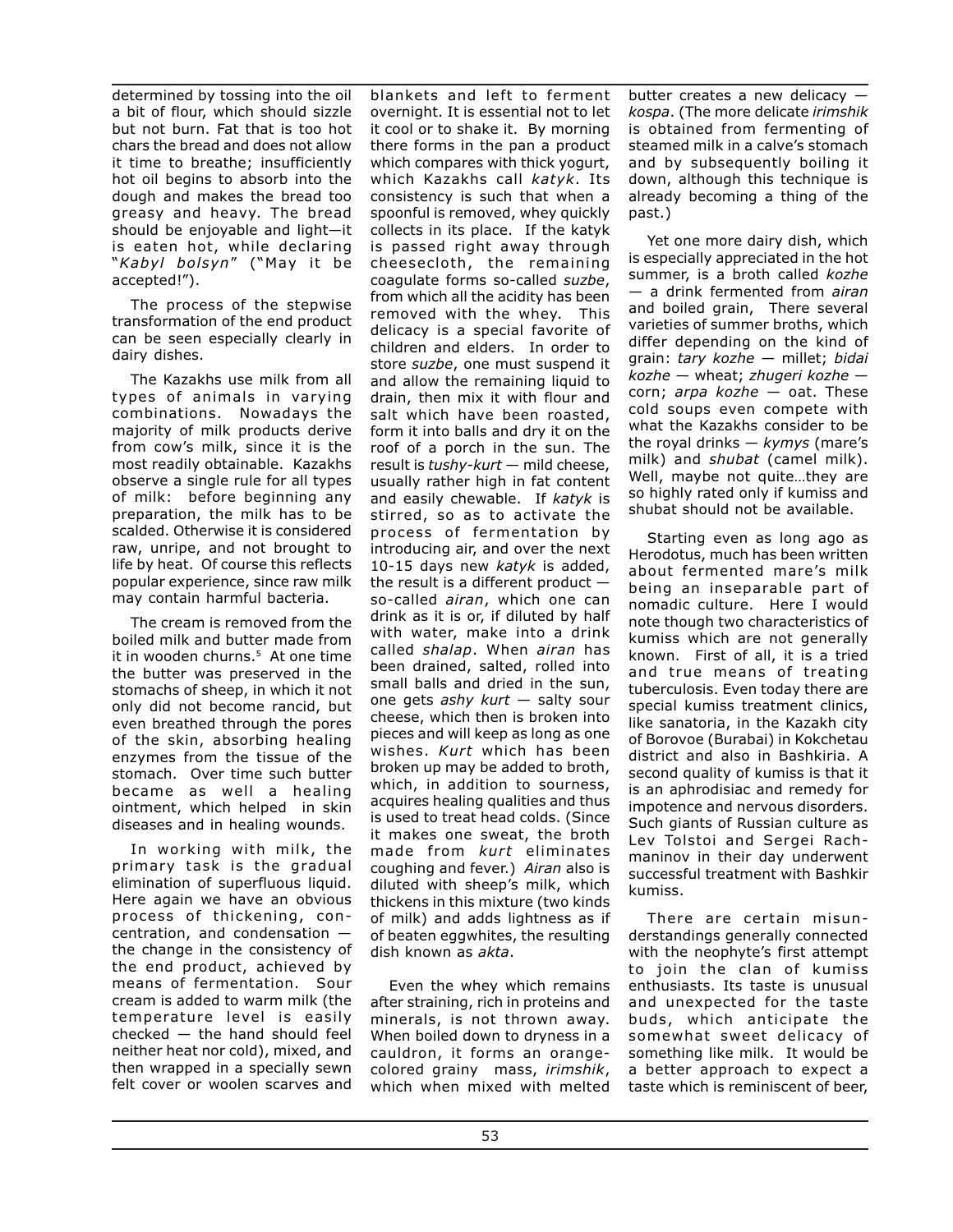whose varieties are indeed infinite. So it is with kumiss, which varies, for example, with the season  $$ summer, autumn and winter and with the length of fermentation — young, one-day (*saumal*), two day, i.e., already ripe and somewhat intoxicating (*tunemel*), and finally, aged truly intoxicating (*ushkundik*). When first trying kumiss  $-$  this is advice for kumiss neophytes one should start with small portions and not on an empty stomach, in order not to upset the digestion.

One of the secrets of good kumiss is careful stirring. In the days when kumiss had a special place in a traditional yurt, a high leather bag of kumiss with a paddle (*pispek*) in it usually stood to the right of the entrance on a wooden platform. Each person entering the yurt and passing by it was expected to stir the kumiss with this paddle. When kumiss was poured, it was done in a steady stream using a special ladle and raising it high to allow the stream of kumiss to fall freely, absorb oxygen and foam.

*Shubat* (fermented camel milk) is lighter, softer and has a higher fat content than kumiss. This drink is not so alcoholic and is very nutritious. Shubat is especially valuable for exhaustion and stomach or intestinal problems as well as for diabetes. When fermenting, camel milk does not become more concentrated or solidify, but retains a naturally thick, almost velvety uniformity. If one boils this milk, it begins to curdle and the resulting mass, which is sweet and light, becomes a special dish, *balkaimak* ("honey cream").

Natural kumiss and shubat are practically unobtainable outside the areas where they traditionally were produced, just as the majority of Kazakh dairy dishes cannot be prepared other than on the Kazakh steppe. The apparent explanation is the odd fact that the whole milk with which one begins

contains from its inception substances which allow it to remain unaltered — according to the Kazakh culinary understanding, it does not age quickly — despite the fact that in fresh milk quite naturally every day and hour there are living processes at work. I remember well how Kazakh elders greeted with skepticism the first refrigerators and freezers. Although they had such great economic benefits, at the same time, as was believed in the villages, they forced food products in a somewhat bewildered fashion to freeze in strange, uncomfortable and unnatural poses. It was as though they were seized suddenly and unexpectedly by freezing and forcibly detained…

In considering the current stage of the development of Kazakh food, I can appreciate more clearly how far the cuisine of the nomads has departed from its traditional sources. Possibly just as far as the nomads themselves have moved… Instead of *interaction* with food — interaction which is very like basic human stages of development such as recognition, attachment, touching, conception, birth, growth, transformation, disappearance and resurrection there is the consumption of preprepared foods, prepared by strangers. That is, it is consumption of products which a person obtains without observing and even knowing the processes of their preparation. Modern cuisine has become impersonal and part of the inexorable stream of mass industry and culture. Food (*tamak, as*) for oneself, one's family and one's guests has been transformed into a product (*azyktulik, produktylary!*), identical for each and every person.

There are, however, housewives who try to preserve, if not traditional food in all its richness and original form, in practice impossible, then at least some components of it along with the procedures for their preparation at home. Among these still popular

homemade dishes are, for example, pilaf, *beshbarmak*, *shelpek* and *baursak*.

One of the dishes which has been part of the required repertoire of my family cuisine and which accompanies me from city to city, from country to country and from continent to continent is dairy *suzbe*, analogous to the American farmers' cheese "Friendship." The variant of the recipe adapted to American ingredients is remarkably simple. Pour into a heavy saucepan<sup>6</sup> three one-liter cartons (three quarts) of Bulgarian cultured buttermilk, place it in the evening in a cold oven, turn on the heat set at 350 degrees (F), and cook for exactly one hour. Then remove and cool; let it rest and settle until morning. In the morning, holding the mass which has formed with the hand, carefully pour off the whey (which can be used for preparing bread or bliny or for cosmetic purposes) and serve — the *suzbe* is ready! Lovers of more solid suzbe can drain the mass using cheesecloth. At this stage of preparation, suzbe is an ideal breakfast. One can add to it, according to taste, sour cream or yogurt, jam or dried fruit (fresh raisins are especially good), an apple or a banana. If one strains it further, one obtains a new and quickly prepared dish. For this one needs half a pound of suzbe, one egg, one tablespoon of sugar and one tablespoon of flour. Mix it all together, and make seven balls from the mixture, dredge them in flour, gently pat them with the hand and fry in vegetable oil on both sides until a golden crust forms — thus one gets *syrniki* (*irimshik salyp pisirgen nan*) or cheese fritters. They are very good served with sour cream, preserves or honey. From the same *suzbe*, yet further squeezed and drained, one can even prepare homemade *kurt*. For this one needs to mix with the *suzbe*, which has been sqeezed dry, two tablespoons of dry roasted flour, two tablespoons of melted butter, half a teaspoon of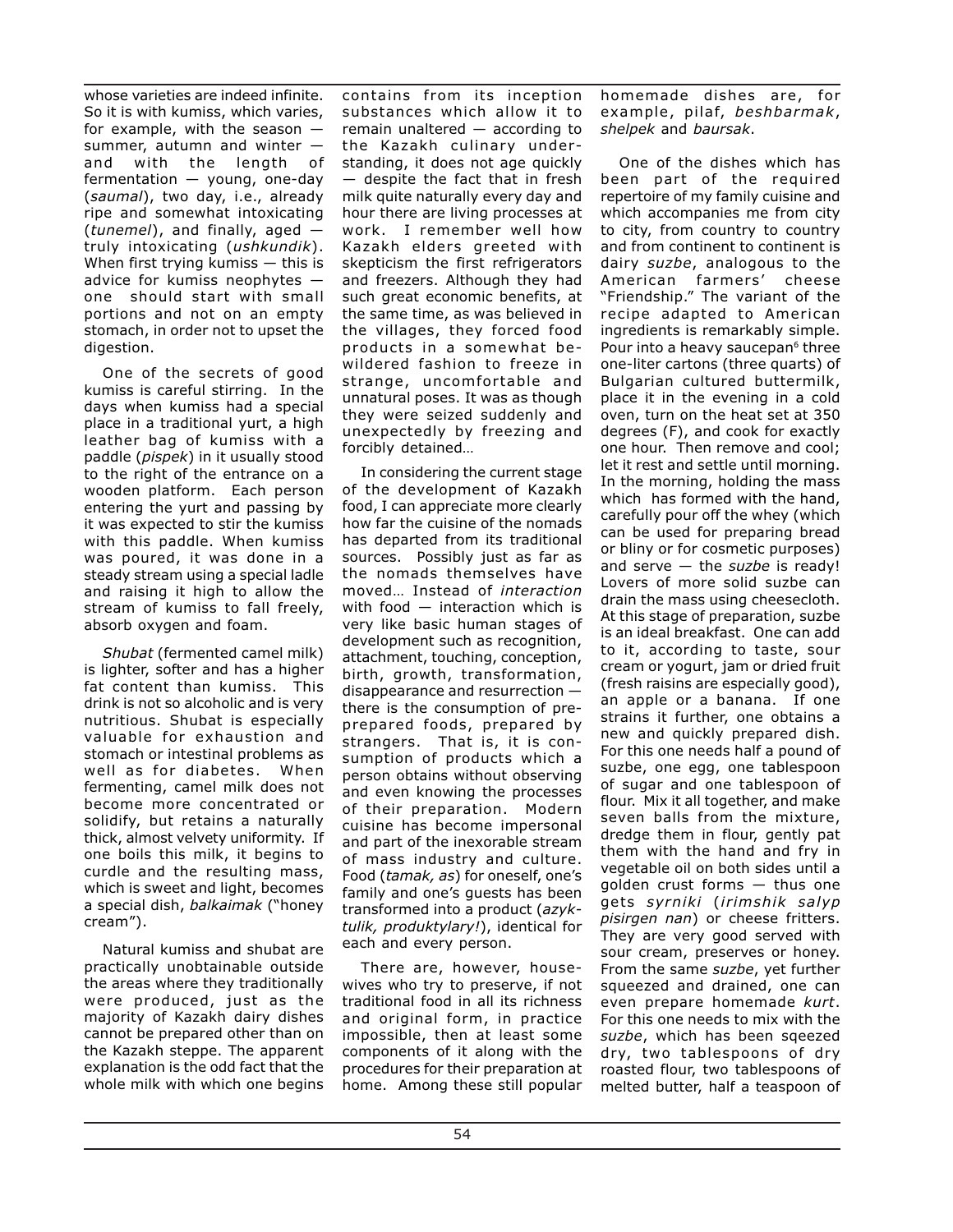salt. Shape the resulting mass into elongated "sausages" (as always, making seven of them), and let them dry in the sun while covered with cheescloth. That's all there is to making *kurt*. (Incidentally, Kazakh children like *kurt* just as much as modern city kids like chewing gum.)

Probably the most productive time for traditional Kazakh cuisine, as I recall, was the period of the 1970s and beginning of the 1980s, when new dishes appeared, along with the relative abundance of ingredients and access to new technology such as gas stoves, ovens and refrigerators. In the process of enriching and varying the Kazakh table, of course a role was played by the interaction of Kazakhs with the foods of a good many other peoples of Central Asia. It was then that *manty* (Chinese dumplings) became a regular feature of Kazakh food, as did (Dungan noodles from stretched dough), Siberian *pelmeni*, Russo-Ukrainian *borshch* with beets, and also a variety of canned preserves (marinated and salted tomatoes, cucumbers, apples, cabbage, mushrooms), and piquant Korean marinades which still fill several aisles in the city market of Almaty. The abundance of rice grown in the Kazakh south, especially in Kyzylorda, has made pilaf, especially, almost daily fare for the Kazakh family.

Kazakh pilaf is very simple to prepare. It contains five basic ingredients: rendered fat, mutton, onion, carrots and well washed rice, over which is poured boiling water. Salt and pepper to taste. Preparation time is an hour and a half: 20 minutes to clean and slice the vegetables, 30 minutes to braise the meat (the meat is braised separately for 10 minutes, with the onion for another 10 minutes, and then another 10 minutes with the carrots). After adding the rice and water (to a level of one finger's width above the rice), cook for another 40 minutes. All in all, just 90

minutes. Pilaf is cooked tightly covered. All other details are left to creativity and experience.

Let me share a few little secrets: 1. Pilaf will be tastier if one adds apart from the meat itself a few lamb ribs (the bones intensify the flavor); 2. one should braise the meat before boiling off the excess moisture; 3. it is better to salt the meat the night before using it; 4. twenty minutes after adding the boiling water to the rice, use a flat spoon to shape the rice into the center of the pot like the dome of a yurt and with the handle create an opening in the center going right down to the bottom — rather like the smoke hole in a yurt  $-$  in order that the rice can breathe; 5. when the plates have been laid and the family called to the table, with the burner turned off, cover the pilaf with a clean towel and then once again the pot lid in order to allow the pilaf to rest. The towel absorbs excess moisture. In five to ten minutes remove the lid and the towel, carefully mix the lower layers of meat with the rice, and serve.

Yet one more opportunity for creativity is to add herbs (barberry, cumin, peas, nuts, raisins), but here we already are returning to the more refined pilaf of the Uzbek neighbor, who so generously received that apocryphal Kazakh of the anecdote with which we began our journey into the world of Kazakh cuisine…

It goes without saying, that in contemporary conditions, especially abroad — for example, in the  $U.S.$  — the demanding traditional cook will complain that the mutton is not the same, the rice is not the same, the water is chlorinated, etc. However, these excuses are not important for the true master of traditional pilaf; rather, what is important is the pot in which pilaf should be prepared. We are talking here of the *kazan*, the heavy metal cauldron with a hemispherical bottom. That shape, as is the case with the Chinese wok, allows the flame of the campfire (or gas burner) to heat the cauldron equally, and the thickness of the wall retains the temperature well. The closest result can be obtained by the use of a Dutch oven. However, we admit that Kazakh students in their dormitories today prepare pilaf in pots and in deep frypans.

Kazakh pilaf varies, and only when all are taken into account can one form a kind of idealized image of what it should be. To a greater or lesser degree then any given version is a reasonable approximation. The same can be said about any kind of popular creation: for example, the ideal form of a song is composed of the totality of all its variants, and it is precisely this fact which makes one want to listen to it again and again…

The *kazan* is the ideal vessel for preparing yet another popular dish today, *dymlama*. In conclusion, let me share the recipe.

*Dymlama* is meat braised with root vegetables. Cut the meat (lamb or beef) into large chunks, quickly sear it in fat, add onion, salt, pepper (or other herbs) and then add layers of various root vegetables (lightly salted), sliced to the size of a hen's egg. This is best done in the following sequence, from the heavier and firmer to the lighter and softer: carrot, potato, rutabaga (or turnip), beets, eggplant (in its skin), green cabbage cut into wedges including the core, and then at the top tomatoes, split in half, and bunches of parsley and dill (which will be discarded when the dish is done). Do not add even a drop of water! Cover tightly with a lid and braise one and a half to two or even two and a half hours over low heat. Do not open the lid, and do not stir the contents. When the dish is done, the meat is completely tender and has absorbed all the juices, and each vegetable retains its shape, color and taste. There is not much